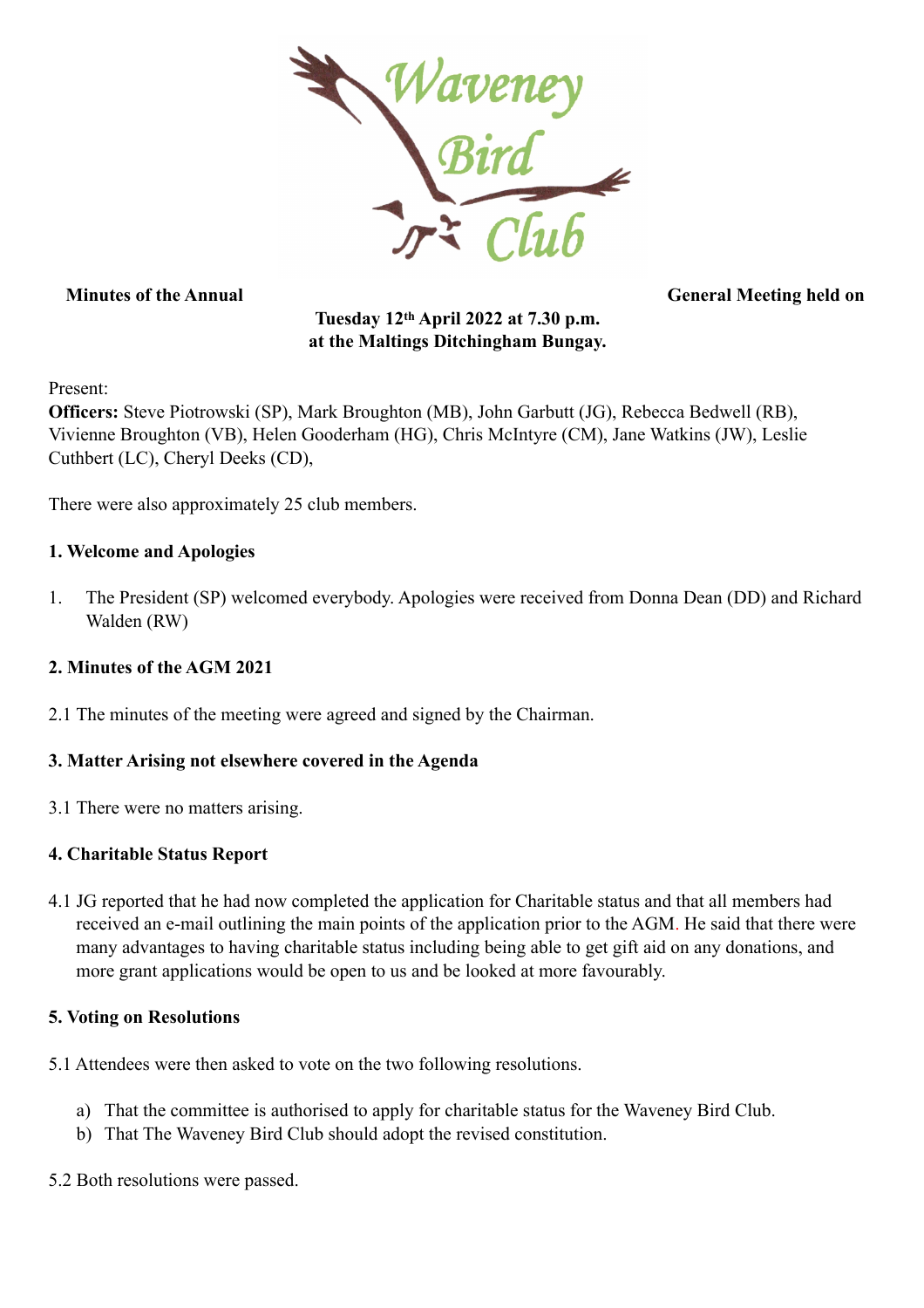#### **6. Election of Officers**

6.1 President Steve Piotrowski Chairman Mark Broughton Vice Chairman John Garbutt Secretary Rebecca Bedwell Membership Secretary Jane Watkins Treasurer Vivienne Broughton Ringing Liaison Officer Chris McIntyre Projects Officer Robert Flindall Event's Organiser Helen Gooderham Recorder Richard Walden Communications and Publicity Officer Donna Dean Website Kevin Allenby*(ex-officio*) Ordinary Members Cheryl Deeks

Sue Alderman Leslie Cuthbert Mike Raven

- 6.2 SP reported that he was pleased that Mark Broughton had agreed to take on the position of Chairman after he had decided to step down.
- 6.3 SP also welcomed Robert Flindall who had agreed to take on the position of Project Officer after the untimely death of Paddy Shaw.
- 6 4 JW had agreed to continue as Membership Secretary until the end of this year when CD had agreed to take over.
- 6.5 SP welcomed two new committee member Sue Alderman and Mike Raven.
- 6.6 The committee was then voted in *en bloc*.

## **7. Chairman's Report**

- 7.1 After two years of restrictions imposed by the Covid pandemic the club is returning to a more normal programme of events. We have a full outdoor meeting programme planned for this year thanks to the huge amount of work Helen puts into coordinating it all. So, many thanks to Helen and to all of those who have volunteered to lead events. In 2021, after the lockdown ended in March, we managed to hold a good programme of day and weekend outdoor events. Helen managed to recruit extra leaders so that events could comply with the rule of six. Indoor meetings have been on hold for two years but we have plans to resume these through the autumn and winter.
- 7.2 The access for all project is reaching its final stages and work is due to start later this year. The club should be very proud of what it has achieved with this project.
- 7.3 Our application for charitable status is reaching its later stages and now that our application and new constitution have been adopted, we can make our application to the charity commission. Many thanks to John Garbutt for the work he has put into preparing our charitable status application.
- 7.4 We were all saddened by the sudden loss of committee member and project officer Paddy Shaw. Paddy was a stalwart of the club, always willing to help and always great company. We'll all miss his enthusiasm and sense of humour.
- 7.5 It was fitting that we were able to remember him at the Swift walk, Swift pint event that he was so passionate about.
- 7.6 Many thanks to Keith Watkins who steps down from the committee after several years of service and a very warm welcome to Sue Alderman, Mike Raven and Robert Flindall who join the committee.
- 7.7 I'll finish by thanking the committee for their support over the last six months and for all of the work they do to keep the club running smoothly. It's very much a team effort and we've got a marvellous group of people working on your behalf.

## **8. Treasurer's Report**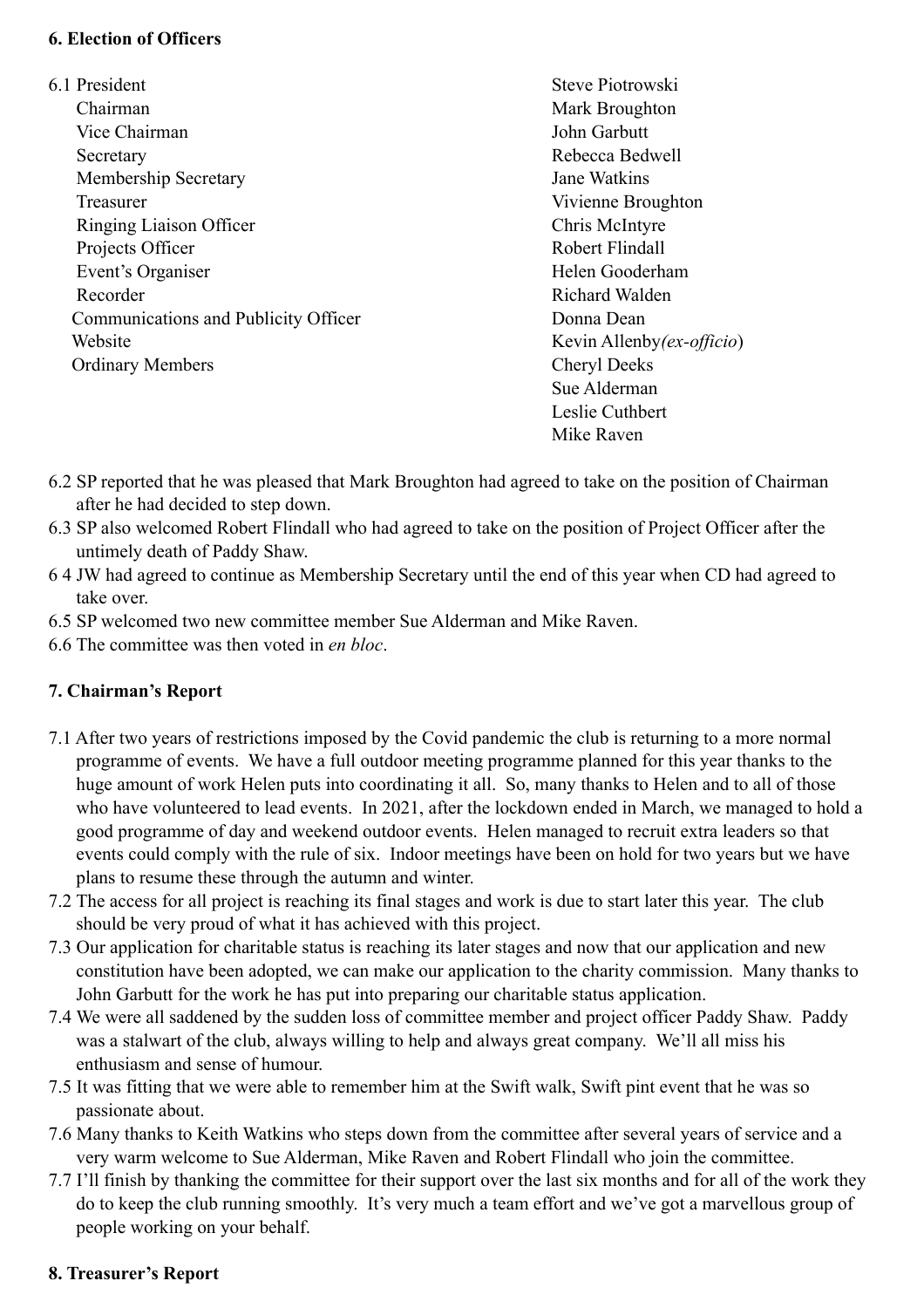8.1 Accounts for the year ended 31/12/2021

At start of the year – balance of £23,851.77

WBC has money ring-fenced for various projects, which includes

- AfAP at Minsmere
- Waveney Bird Club Ringing Team
- Waveney Barn Owls
- Paddy Shaw Memorial Fund

Receipts for WBC and all ring-fenced areas of £6,508.29 This included payments of

- £2,000 for work at Heveningham Hall for 2020 and 2021
- £500 from Viking Optical

Expenditure was minimal, because of the continuing restrictions due to covid-19, totalled £1,416.65. The balance at 31st December 2021 was £28,943.41, comprises

- £4,015.28 Waveney Bird Club
- £14,511.75 Access for All Path
- £6,250.85 Waveney Bird Club Ringing Team
- £3,301.91 Waveney Barn Owls
- £863.63 Paddy Shaw Memorial Fund

The accounts are currently with the auditor.

8.2 As at 12/04/2022 the account balance is £29,960.33

This includes £14,690 which will be paid out for the AfAP in April.

8.3 Currently subscriptions are £10, with a concession of £5 for those aged 60 and over. The committee consider this to be extremely good value for money, and would like to propose the removal of the concessionary rate for 2023, to simplify admin and because age is no indication of ability to pay. We still consider this to be very good value for money. We're all aware of the increase in living costs and inflation, and that some members may be finding it particularly difficult financially at present. In line with our aims of being accessible to all who are interested in birding the committee will consider requests for waiver of the annual subscription for anyone who finds it difficult to pay.

## **9. Membership Secretary's Report**

- 9.1 JW reported that so far we had 101 fully paid-up members which was down on the past couple of year, maybe some people did not pay because we were not meeting.
- 9.2 Many of the members were adding a donation onto their subscriptions for either the Paddy Shaw Memorial Fund or the Access for all Path.

## **10. Project Officer's Report by SP**

- 10.1 There are two ongoing projects at present.
- 10.2 The first one was the application for a Swift tower to be built at Walberswick. The club has been promised a donation from Mrs Pat Lancaster towards the building of the tower and the Club will also add donations from the Paddy Shaw Memorial Fund to the project. The Common Land Trust of Walberswick were approached with the idea and it looks as if permission will be granted. SP has applied for various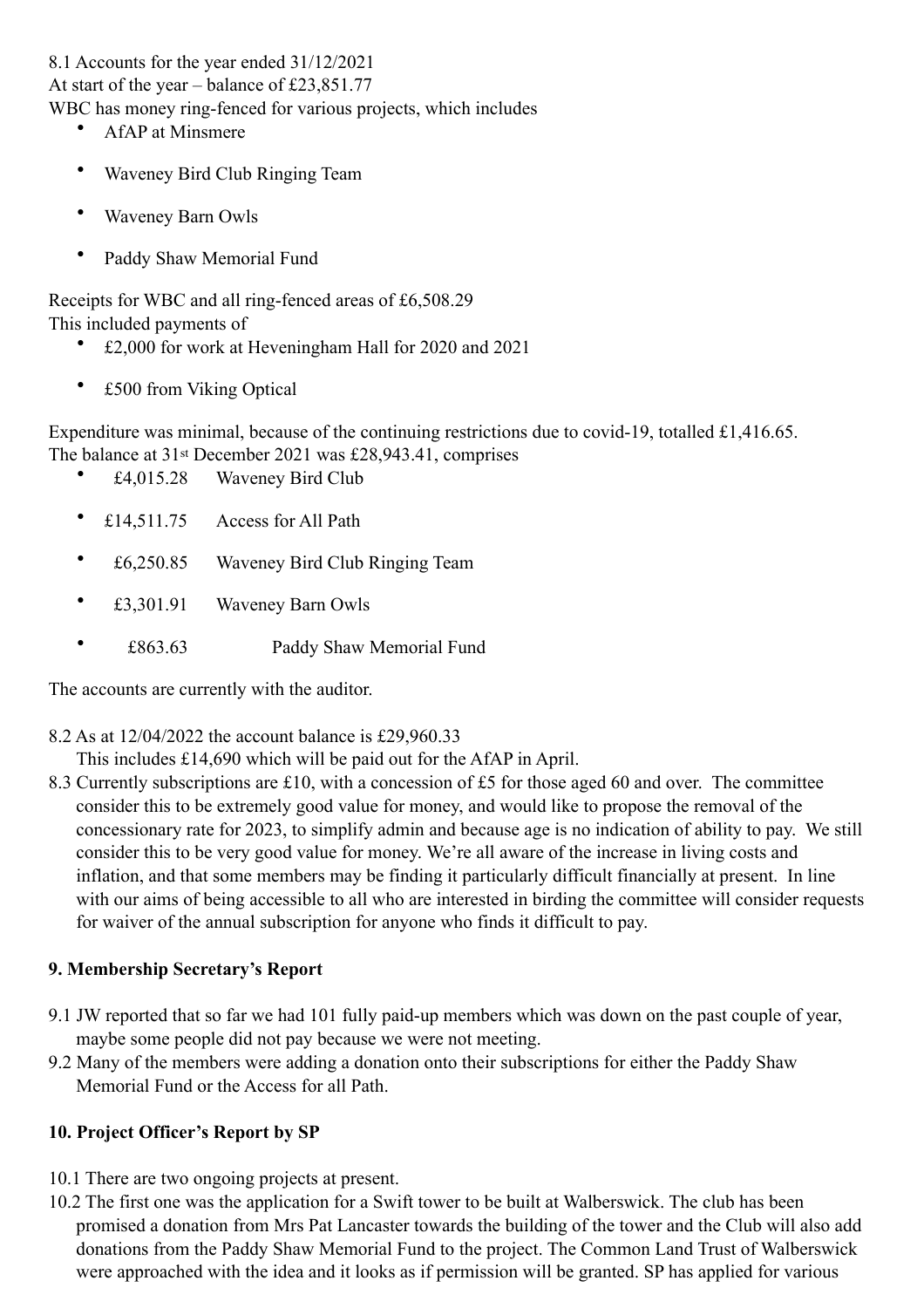grants to help fund this project. The project is in the early stages but hopefully it will all go ahead. SP also thanked Rob Gooderham for his work with various designs for the tower.

- 10.3 The second project was the Access for all Path at RSPB Minsmere. After the project had been put on hold for two years due to Covid at last it appears to be underway. All the funding is in place and it is hoped the building of the path with commence in September of this year.
- 10.4 The Club will hand over approximately£14,000 to RSPB Minsmere at the end April. This is the money raised through donations and grants towards the project.
- 10.5 SP reported that the Club will be able to receive gift aid backdated for 4 years for all the donations received once we achieve Charitable status.

#### **11. Events Secretary's Report**

- 11.1 Firstly, we miss Paddy hugely as he was a mainstay among leaders, always full of ideas and enthusiasm in addition to keeping us entertained and I relied on him a great deal in arranging events. Others have stepped and have been very generous with their time so many thanks to them.
- 11.2 The events committee wasn't able to meet in the autumn of 2021 so this year's programme was put together in November with Steve and a couple of others informally. It was then changed and added to with excellent suggestions from other leaders who subsequently suggested some new sites. The programme came together and was on the website by mid-December. We will resume planning with an events sub-committee in September this year.
- 11.3 Fourteen events have taken place since the last April 2021, including one trip away to Sandwich Bay Bird Observatory last September. Four trips have taken place so far this year, all of which were well attended.
- 11.4 This is the first indoor meeting since February 2020. Four meetings with speakers have been scheduled for this coming autumn.

## **12. Ringing Report**

- 12.1 At Minsmere all ringing was suspended due to Covid restrictions but we were able to ring at Dunwich Heath in the Autumn of 2021.
- 12.2 A number of ringers took part in a BTO project under CES protocols on resident passerines including summer migrants and also continued to ring in their own gardens or on farmlands.
- 12.3 In total 2954 birds were ringed in 2021.
- 12.4 Looking to the future it is hoped we will commence ringing at Minsmere and Dunwich Heath shortly and demonstrations will commence during the Easter holidays at both sites.
- 12.5 CM then gave a visual presentation of some of the birds seen and caught during 2021.

## **13. Communications and Publicity Report.**

- 13.1 In the absence of DD no report was forth coming
- 13.2 SP reported that he had been in contact with DD and unfortunately at present she was unwell. He hoped to have a report from her when she was feeling better.

## **14. Recorders Report and Presentation**

- 14.1 In his absence, MB read the sightings report sent by RW.
- 14.2 With the new year seeing most of us back into lockdown, birdwatching on a more local scale became the norm again. Many of us found places where we could still find pleasure in the simple pastime of just watching birds. For myself and several others in the Waveney valley it was the flooded marshes at Barsham and Shipmeadow. The large numbers of wildfowl and smaller numbers of waders provided us with many happy hours. However, it must be remembered that this flooding was a doubled edged sword bringing flooding and misery to several people's homes.